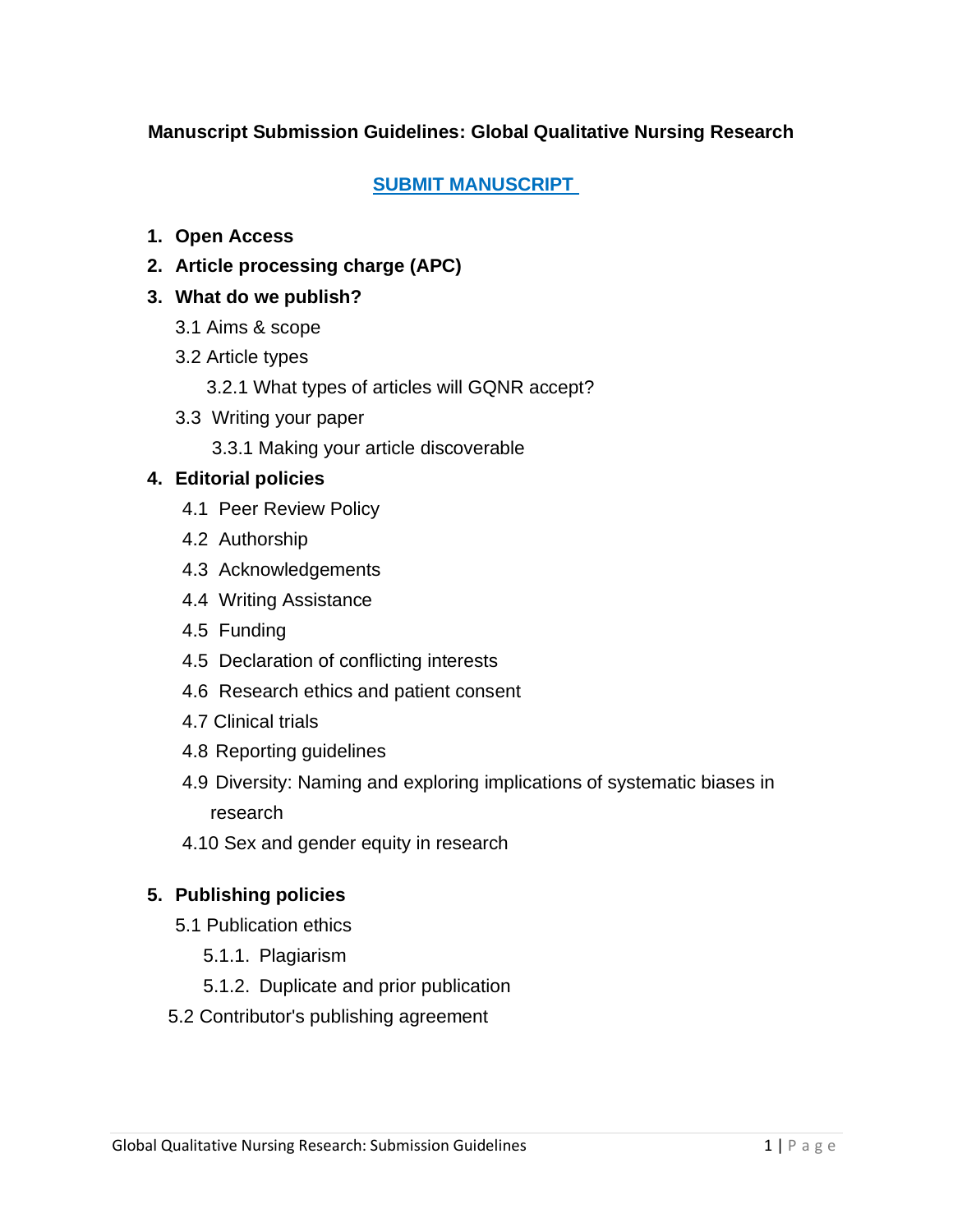### **6. [Preparing your manuscript](https://journals.sagepub.com/author-instructions/GQN#ManuscriptPrep)**

- 6.1 [Article format](https://journals.sagepub.com/author-instructions/GQN#WordProcessingFormat)
- 6.2 Word processing formats
- 6.3 Writing style
- 6.4 [Artwork, figures and other graphics](https://journals.sagepub.com/author-instructions/GQN#ArtworkFiguresOtherGraphics)
	- 6.4.1 Tables
	- 6.4.2 Figures
	- 6.4.3 Photographs
	- 6.4.4. Artwork
- 6.5 [Reference style](https://journals.sagepub.com/author-instructions/GQN#ReferenceStyle)
- 6.6 [English language editing services](https://journals.sagepub.com/author-instructions/GQN#EnglishLanguageEditing)
- 6.7 Publishing translated versions of articles
- 6.8 [Supplementary material](https://journals.sagepub.com/author-instructions/GQN#SupplementaryMaterial)

#### **7. [Submitting your manuscript](https://journals.sagepub.com/author-instructions/GQN#SubmittingYourManuscript)**

- 7.1 [Title, keywords and abstracts](https://journals.sagepub.com/author-instructions/GQN#TitleKeywordsAndAbstracts)
- 7.2 [Information required for completing your submission](https://journals.sagepub.com/author-instructions/GQN#InformationRequiredForCompletingYourSubmission)
- 7.3 [ORCID](https://journals.sagepub.com/author-instructions/GQN#ORCID)
- 7.4 [Permissions](https://journals.sagepub.com/author-instructions/GQN#Permissions)
- 8. **[On acceptance and publication](https://journals.sagepub.com/author-instructions/GQN#OnAcceptance)**
	- 8.1 [SAGE Production](https://journals.sagepub.com/author-instructions/GQN#SAGEProduction)
	- 8.2 [Continuous publication](https://journals.sagepub.com/author-instructions/GQN#OnlinePublication)
	- 8.3 [Promoting your article](https://journals.sagepub.com/author-instructions/GQN#PromotingYourArticle)
- **9. [Further information](https://journals.sagepub.com/author-instructions/GQN#FurtherInformation)**

#### **1. Open Access**

*Global Qualitative Nursing Research* (*GQNR*) is an open access, international, peer reviewed journal focusing on qualitative research in field relevant to nursing. *GQNR* will publish qualitative methods research, qualitatively-driven mixed-method designs, as well as meta-syntheses and articles focused on methodological developments. Each article accepted by peer review is made freely available online immediately upon publication, is published under a Creative Commons license and will be hosted online in perpetuity. Publication costs of the journal are covered by the collection of article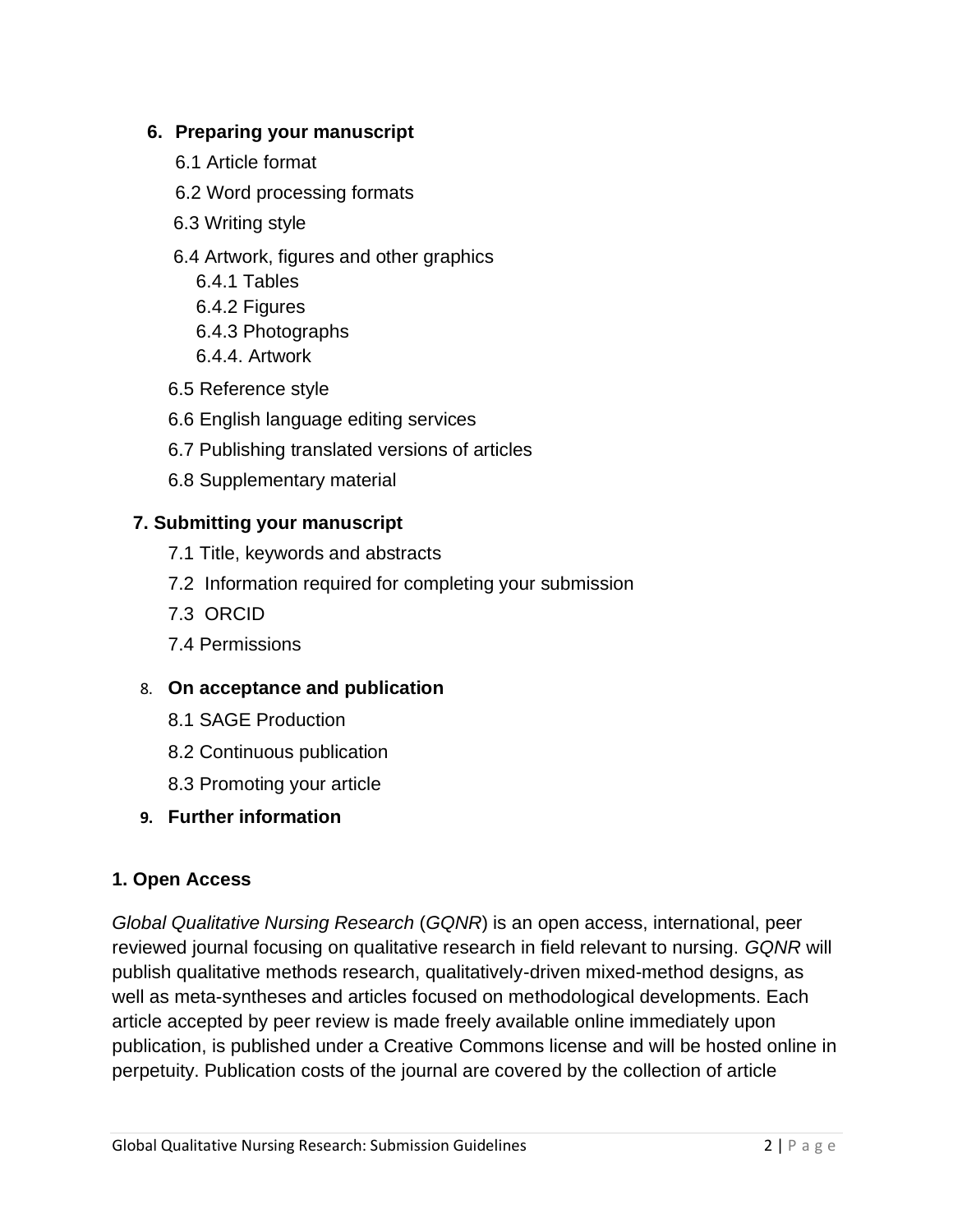processing charges which are paid by the funder, institution or author of each manuscript upon acceptance. There is no charge for submitting a paper to the journal.

For general information on open access at SAGE please visit the [Open Access page](https://www.sagepub.com/open-access-at-sage) or view our [Open Access FAQs.](https://www.sagepub.com/faqs)

## **2. Article processing charge (APC)**

If, after peer review, your manuscript is accepted for publication, a one-time article processing charge (APC) is payable. This APC covers the cost of publication and ensures that your article will be freely available online in perpetuity under a Creative Commons license.

The article processing charge (APC) for this journal is currently \$1000 USD.

Students are entitled to a 75% discount off the current APC as long as they are the first and corresponding author. Validation is required after submission.

Members of the International Institute for Qualitative Methodology are entitled to a 25% discount on the APC.

Please note that all communication concerning the APC should be conducted with SAGE Publications rather than with GQNR.

#### **3. What do we publish?**

*Global Qualitative Nursing Research* welcomes submissions focusing on qualitative research in fields relevant to nursing and are aligned with the aims and scope of the journal outlined here: [https://journals.sagepub.com/aims-scope/GQN.](https://journals.sagepub.com/aims-scope/GQN)

GQNR is a nursing focused journal and regardless of the topic, if intended for nurses, it should reflect a nursing perspective and/or the contribution that nurses bring to interprofessional ways of delivering care. In addition, we encourage authors to use the language of nursing and nurses versus healthcare professionals, providers, and clinicians when referring to nurses.

GQNR is an international journal so the relevance of manuscripts to the subject field internationally and also its transferability into other care settings, cultures or nursing specialties should be considered.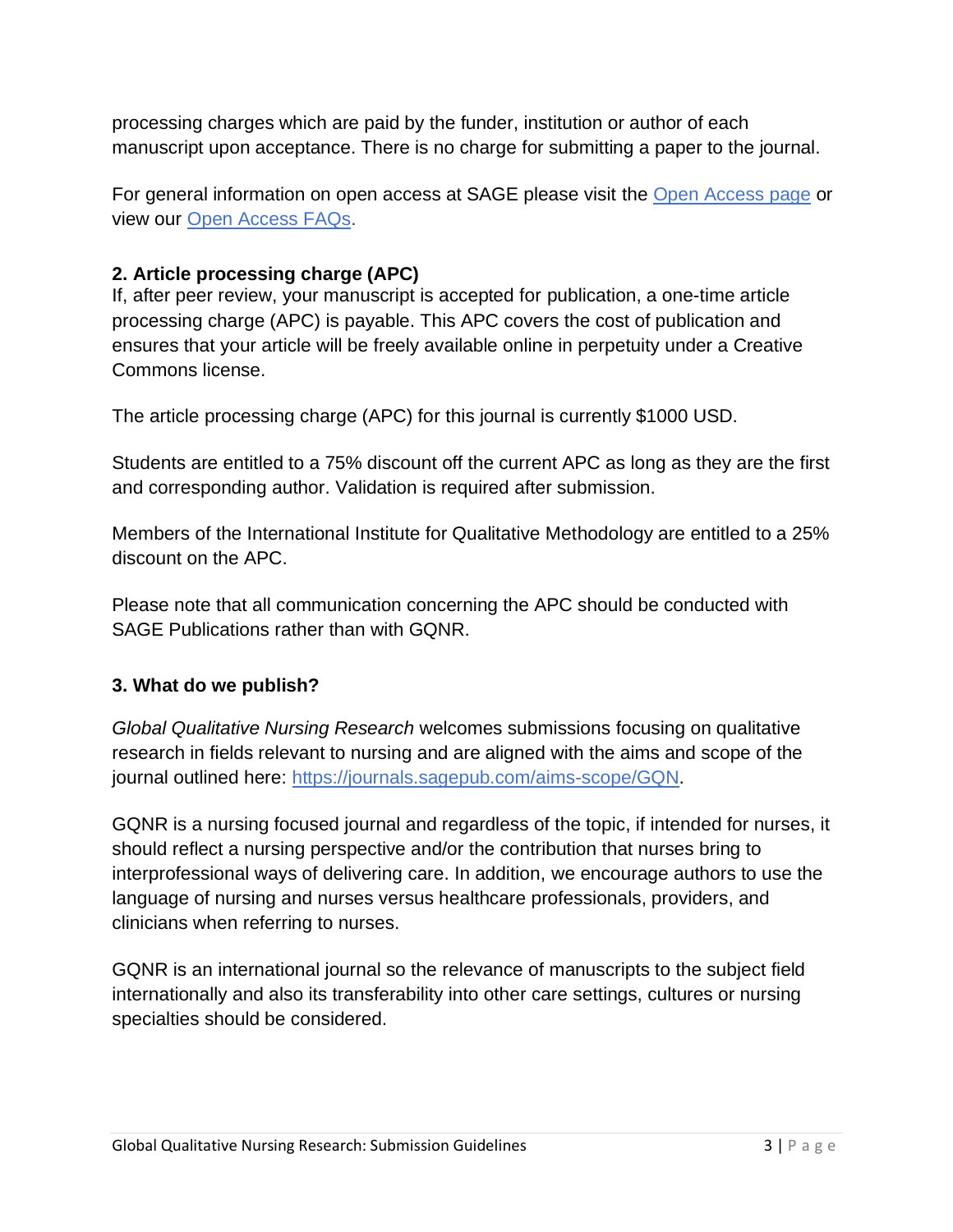### **3.1 Aims & scope**

Before submitting your manuscript to *Global Qualitative Nursing Research*, please ensure you have read the Aims & Scope.

#### **3.2 Article types**

*Global Qualitative Nursing Research* publishes the following types of articles:

- Single-method qualitative research
- Qualitatively-driven mixed-method research
- Qualitative studies that are part of multiple method projects
- Metasynthesis studies that advance theory
- Qualitative methodological development
- Qualitative study protocols

Guidelines for each article type are included below:

**Single method qualitative research:** GQNR publishes high quality, methodologically rigorous qualitative research that contributes original findings to areas of international relevance for nursing, midwifery or related fields. The journal welcomes qualitative research papers that are based on various qualitative approaches and forms of data. A full description of the qualitative approach is required including the epistemological underpinnings/methodology and methods, and the analytical lens and strategies used in data analysis, and strategies to support rigor.

**Qualitative driven mixed method research:** GQNR invites articles about studies in which the main study was qualitative, and the supplementary data collection was either qualitative or quantitative (QUAL qant or QUAL qual designs) (for more information see Morse, [2003,](https://methods.sagepub.com/book/sage-handbook-of-mixed-methods-social-behavioral-research-2e) [2010,](https://journals.sagepub.com/doi/10.1177/1077800410364741) [2016\)](https://www.worldcat.org/title/essentials-of-qualitatively-driven-mixed-method-designs/oclc/928613390). Mixed-method studies are studies in which the data collected for a main study is supplemented with data that were collected using a data collection strategy that is not normally used in the main study. For example, a study using a grounded theory design in which laboratory results are added to qualitative data collected would be called a mixed-method study, but the addition of the same kind of quantitative data in an ethnographic study would not be called a mixed-method study, as ethnographies typically include both qualitative and quantitative data. Articles reporting studies designed using a mixed-method approach must include the data from both the main study and the supplemental component. Articles that describe supplemental data only will not be accepted, as the supplemental data cannot stand on its own; it is only interpretable in the context of the main study. Within the description of the design, the authors must include a statement about why a mixed-method approach was used. In the data collection section of the article, the authors must include an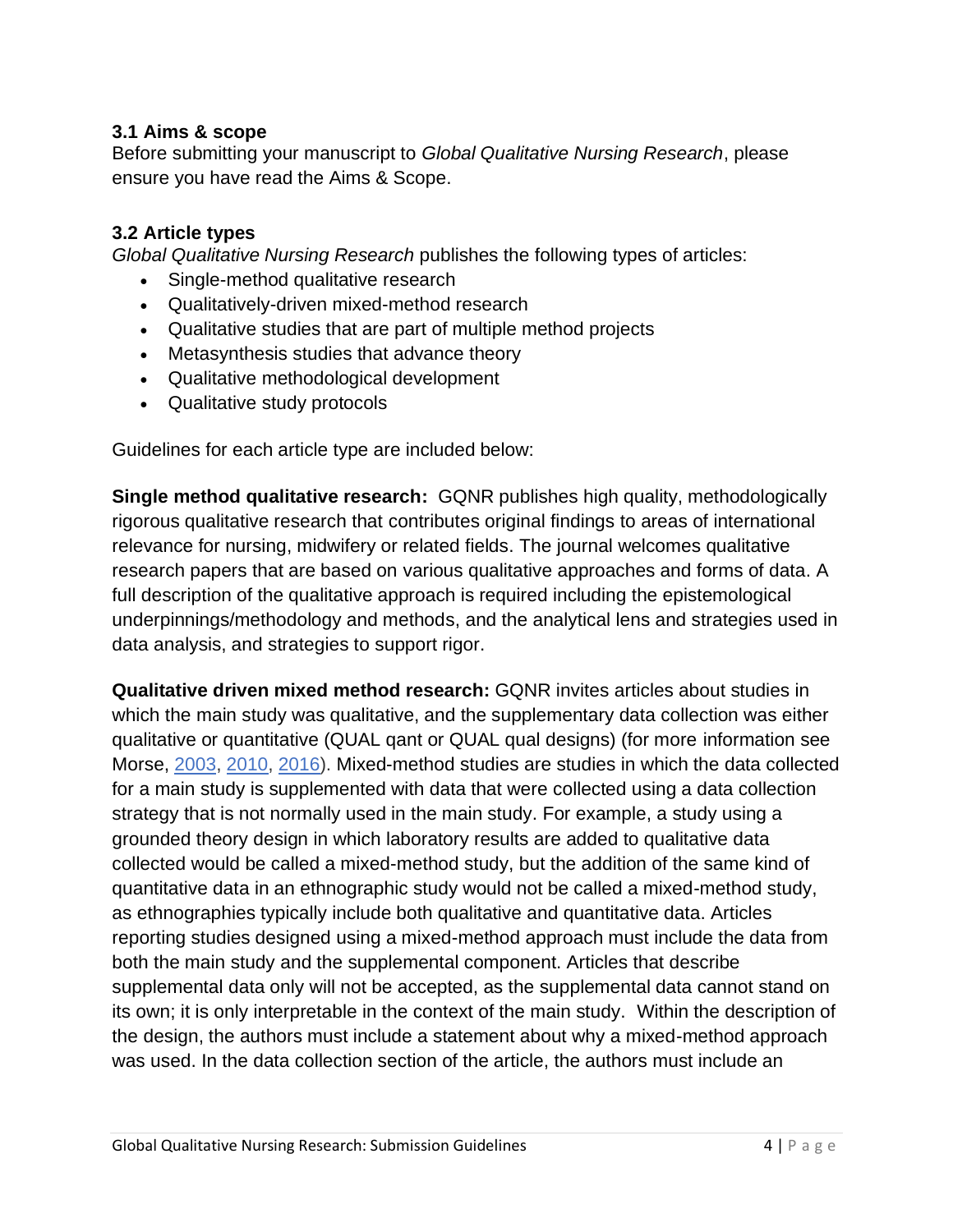explanation about when and how the data from the main study and the supplemental component were integrated (e.g., [Taylor, 2020\)](https://journals.sagepub.com/doi/full/10.1177/2333393619900893).

**Qualitative studies within multiple method research projects:** GQNR is interested in receiving articles about qualitative studies that are part of multiple method projects, provided they meet the usual criteria for qualitative studies. Multiple method (multimethod) projects are comprised of a group of complete studies that are linked by one overarching aim. These studies may be qualitative or quantitative, are complete and can each stand alone, with separate but complementary research questions that link the study to the overall aim of the project. We also invite articles reporting the results of all the studies within a multiple method project (that include at least one qualitative study) and a description of how the results of each study contribute to the overarching aim of the project (e.g., [Porr et al., 2010\)](https://journals.sagepub.com/doi/abs/10.1177/1049732310370841).

**Metasynthesis studies that advance theory:** Articles are invited that synthesize and interpret data across qualitative studies using relevant and rigorous approaches and make distinctive contributions to the body of evidence for practice. Articles should include inclusion/exclusion processes congruent with aims of the review; data display approaches that support analysis; evidence of critical reflection on the role played by method, theoretical framework, disciplinary orientation, and local conditions in shaping included studies; interpretations that reflect advances in the field over time; and a conceptually, well-integrated set of new findings that make a substantive contribution to the field that extends beyond individual qualitative studies. Systematic or scoping reviews of qualitative studies that simply summarize commonalities among a collection of qualitative studies will not be considered.

**Methodological development**: Articles are invited that focus on qualitative methods that provide insights, advances or innovations that are likely to be of interest to qualitative researchers in fields relevant to nursing world-wide. What the paper adds to existing methodological knowledge must be clearly explained.

**Qualitative study protocols**: To further the development of qualitative methods, GQNR accepts nationally funded study protocols for qualitative or qualitatively-driven mixed method studies that illustrate novel methodological ideas and/or practices. Student proposals / non-funded / locally-funded studies will not be considered. We encourage the submission of protocol manuscripts at an early stage of the study and prior to completion of data collection. Manuscripts that report work already carried out will not be considered as protocols. The dates of the study must be included in the manuscript and cover letter. Articles describing study protocols should include: background/study justification, explanation and justification of method, sampling/recruitment, data management/analysis plan, ethical considerations, and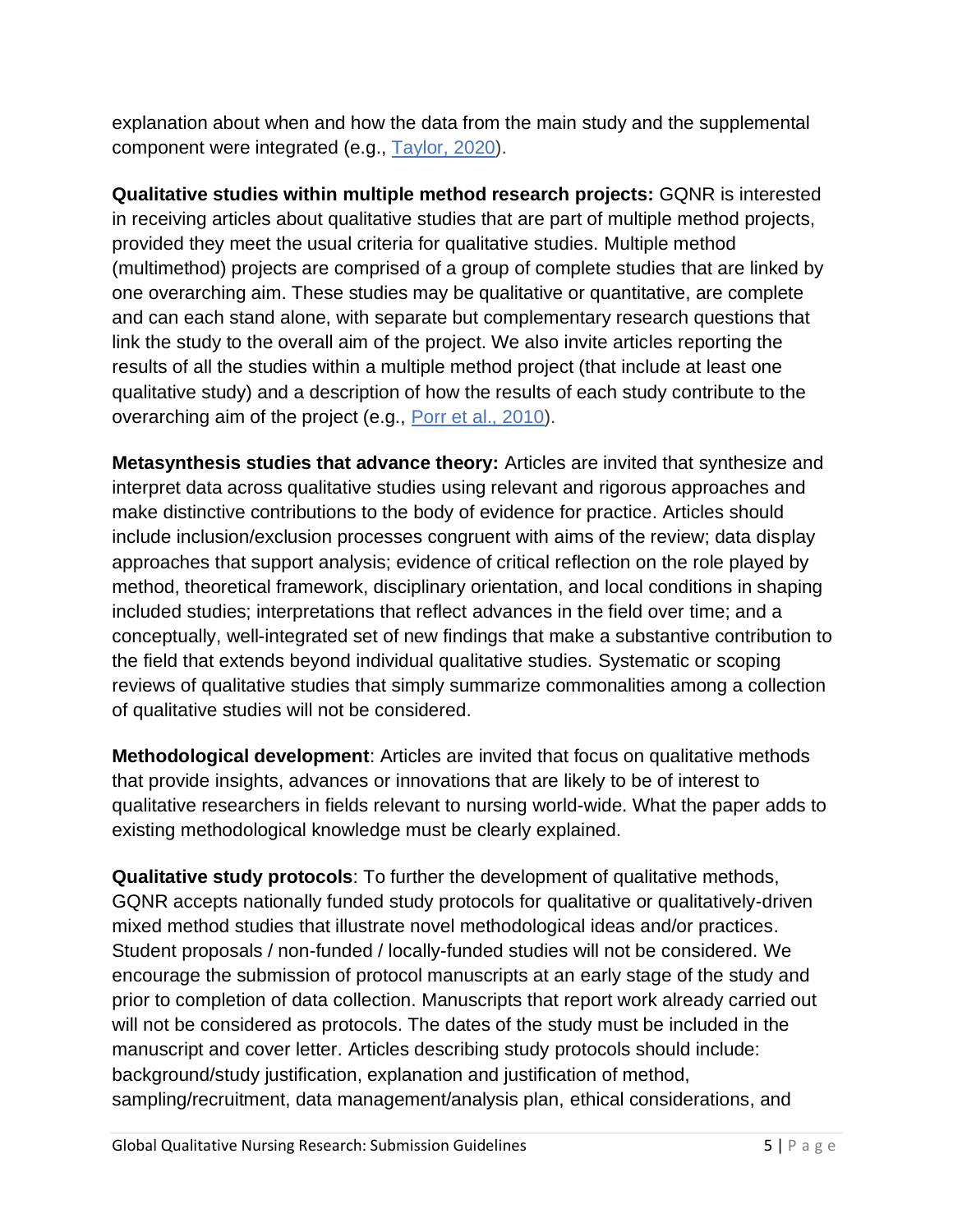approach to supporting qualitative rigor. A dissemination plan (publications, data deposition and curation) should be included, as well as a discussion about how the methods will meet study aims. Proof of both ethics approval and funding will be required on submission as supplementary files. The inclusion of copies of interview guides and/or field work plans as supplementary files are encouraged. Reviewers will be instructed to review for clarity and sufficient detail. The intention of peer review is not to alter the study design. Reviewers will be asked to check that the study is scientifically credible (i.e., congruence between methodology and methods, strategies to establish rigor, etc.) and ethically sound in its scope and methods, and that there is sufficient detail to instill confidence that the study will be conducted successfully.

# **3.3 Writing your paper**

The SAGE Author Gateway has some general advice and on [how to get published,](https://www.sagepub.com/how-to-get-published) plus links to further resources.

# *3.3.1 Making your article discoverable*

The title, keywords and abstract are key to ensuring readers find your article through search engines such as Google. For information and guidance on how to make your article more discoverable, visit our Gateway page on [How to Help Readers Find Your](https://www.sagepub.com/help-readers-find-your-article)  [Article Online.](https://www.sagepub.com/help-readers-find-your-article)

# **4. Editorial policies**

# **4.1 Peer review policy**

SAGE does not permit the use of author-suggested (recommended) reviewers at any stage of the submission process, be that through the web-based submission system or other communication.

Reviewers should be experts in their fields and should be able to provide an objective assessment of the manuscript. Our policy is that reviewers should not be assigned to a paper if:

- The reviewer is based at the same institution as any of the co-authors.
- The reviewer is based at the funding body of the paper.
- The author has recommended the reviewer.
- The reviewer has provided a personal (e.g. Gmail/Yahoo/Hotmail) email account and an institutional email account cannot be found after performing a basic Google search (name, department and institution).

Following a preliminary triage to eliminate submissions unsuitable for *Global Qualitative Nursing Research* all papers are sent out for peer review. The cover letter is important.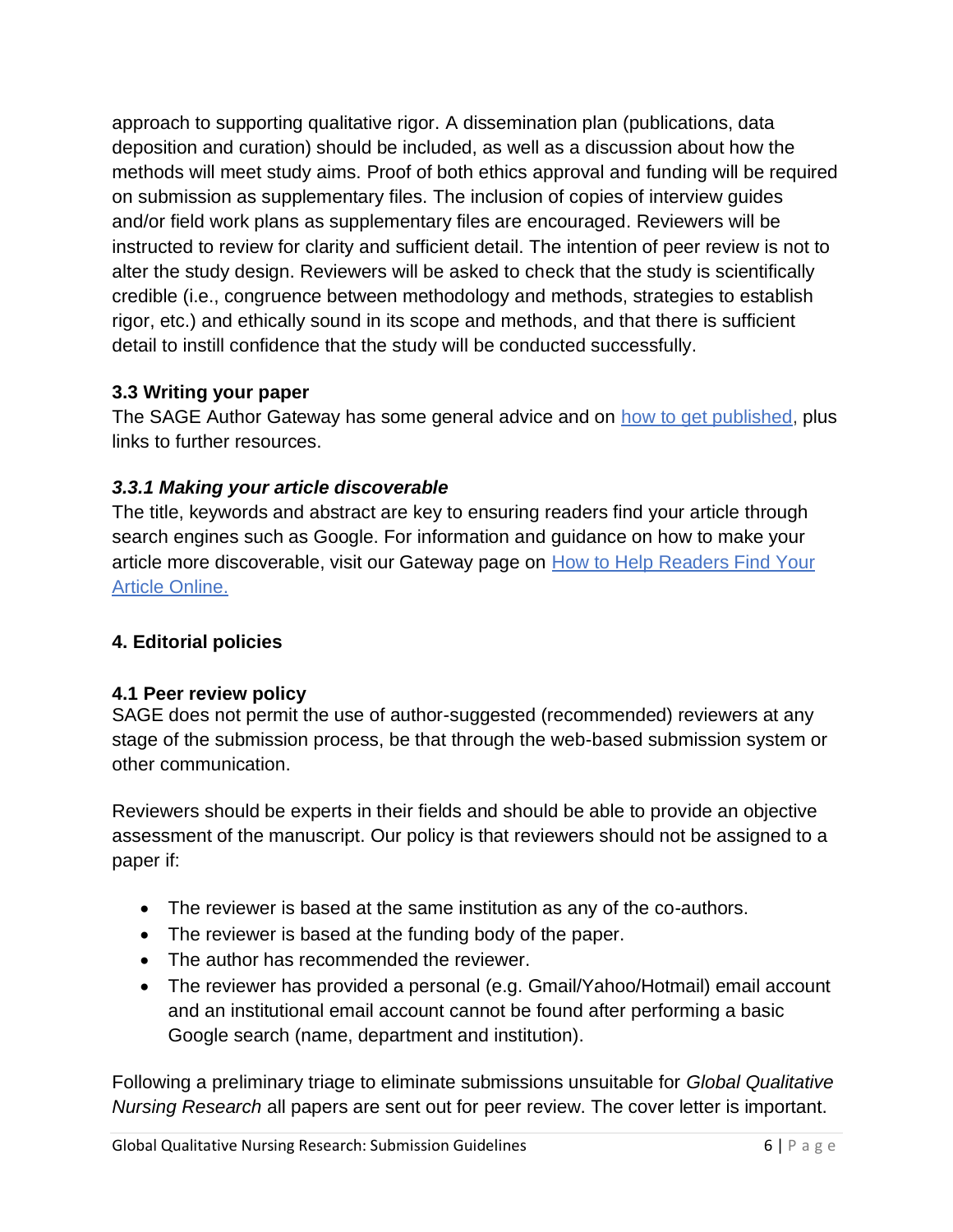To help the Editor in this preliminary evaluation, please indicate in your letter to the editor why you think the paper is suitable for publication and relevant to the subject field internationally.

The journal's policy is to have manuscripts reviewed by three expert reviewers. *Global Qualitative Nursing Research* utilizes a double-anonymized peer review process in which the reviewer and authors' names and information are withheld from the other. All manuscripts are reviewed as rapidly as possible, while maintaining rigor. Reviewers make comments to the author and recommendations to the Editor-in-Chief who then makes the final decision.

GQNR maintains a transparent review system: once all reviews are received, they are forwarded to the author(s) as well as to ALL reviewers.

*Global Qualitative Nursing Research* is committed to delivering high quality, fast peerreview for your paper, and as such has partnered with Publons. Publons is a third-party service that seeks to track, verify and give credit for peer review. Reviewers for *Global Qualitative Nursing Research* can opt in to Publons in order to claim their reviews or have them automatically verified and added to their reviewer profile. Reviewers claiming credit for their review will be associated with the relevant journal, but the article name, reviewer's decision and the content of their review is not published on the site. For more information visit the **[Publons](http://home.publons.com/)** website.

The Editor or members of the Editorial Board may occasionally submit their own manuscripts for possible publication in the journal. In these cases, the peer review process will be managed by alternative members of the Board and the submitting Editor/Board member will have no involvement in the decision-making process.

# **4.2 Authorship**

Papers should only be submitted for consideration once consent is given by all contributing authors. Those submitting papers should carefully check that all those whose work contributed to the paper are acknowledged as contributing authors. The list of authors should include all those who can legitimately claim authorship. This is all those who:

- (i) Made a substantial contribution to the concept or design of the work; or acquisition, analysis or interpretation of data,
- (ii) Drafted the article or revised it critically for important intellectual content,
- (iii) Approved the version to be published,
- (iv) Each author should have participated sufficiently in the work to take public responsibility for appropriate portions of the content.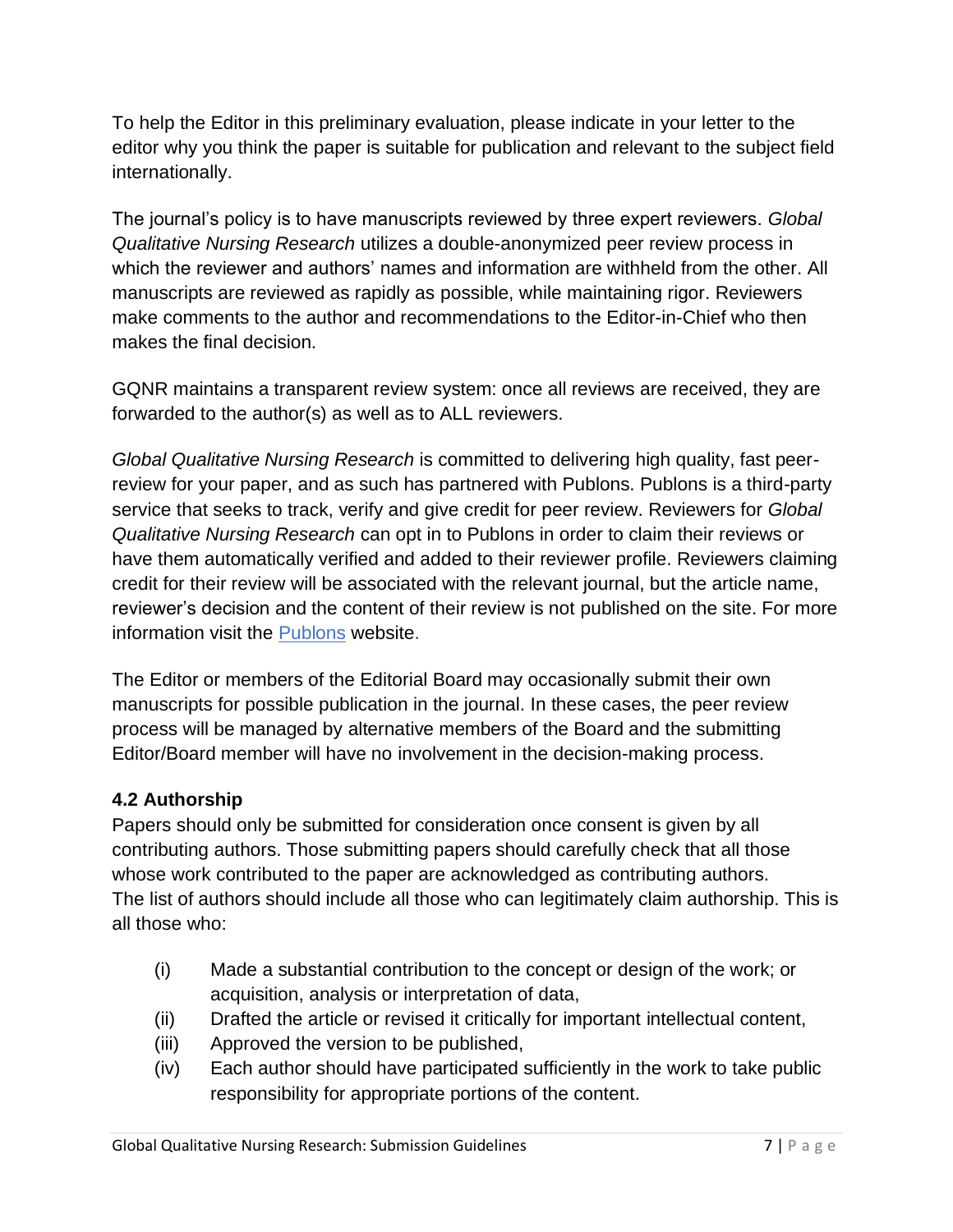Authors should meet the conditions of all of the points above. Each author should have participated sufficiently in the work to take public responsibility for appropriate portions of the content.

When a large, multicenter group has conducted the work, the group should identify the individuals who accept direct responsibility for the manuscript. These individuals should fully meet the criteria for authorship.

Authors should determine the order of authorship among themselves and should settle any disagreements before submitting their manuscript. Changes in authorship (i.e., order, addition, and deletion of authors) should be discussed and approved by all authors. Any requests for such changes in authorship after initial manuscript submission and before publication should be explained in writing to the editor in a letter or email from all authors.

Acquisition of funding, collection of data, or general supervision of the research group alone does not constitute authorship, although all contributors who do not meet the criteria for authorship should be listed in the Acknowledgments section. Please refer to the International Committee of [Medical Journal Editors \(ICMJE\) authorship](http://www.icmje.org/recommendations/browse/roles-and-responsibilities/defining-the-role-of-authors-and-contributors.html)  [guidelines](http://www.icmje.org/recommendations/browse/roles-and-responsibilities/defining-the-role-of-authors-and-contributors.html) for more information on authorship.

#### **4.3 Acknowledgements**

All contributors who do not meet the criteria for authorship should be listed in an Acknowledgements section. Examples of those who might be acknowledged include a person who provided purely technical help, or a department chair who provided only general support.

# **4.4 Writing assistance**

Individuals who provided writing assistance, e.g. from a specialist communications company, do not qualify as authors and so should be included in the Acknowledgements section. Authors must disclose any writing assistance – including the individual's name, company and level of input – and identify the entity that paid for this assistance. It is not necessary to disclose use of language polishing services.

For manuscripts translated into English from another language, the name and affiliation of the translator may also be included. *Except on a separate title page, the names of authors, and/or translators should not appear in manuscripts submitted for review; they are to be added only after the article is accepted for publication.*

Please supply any personal acknowledgements separately to the main text to facilitate anonymous peer review.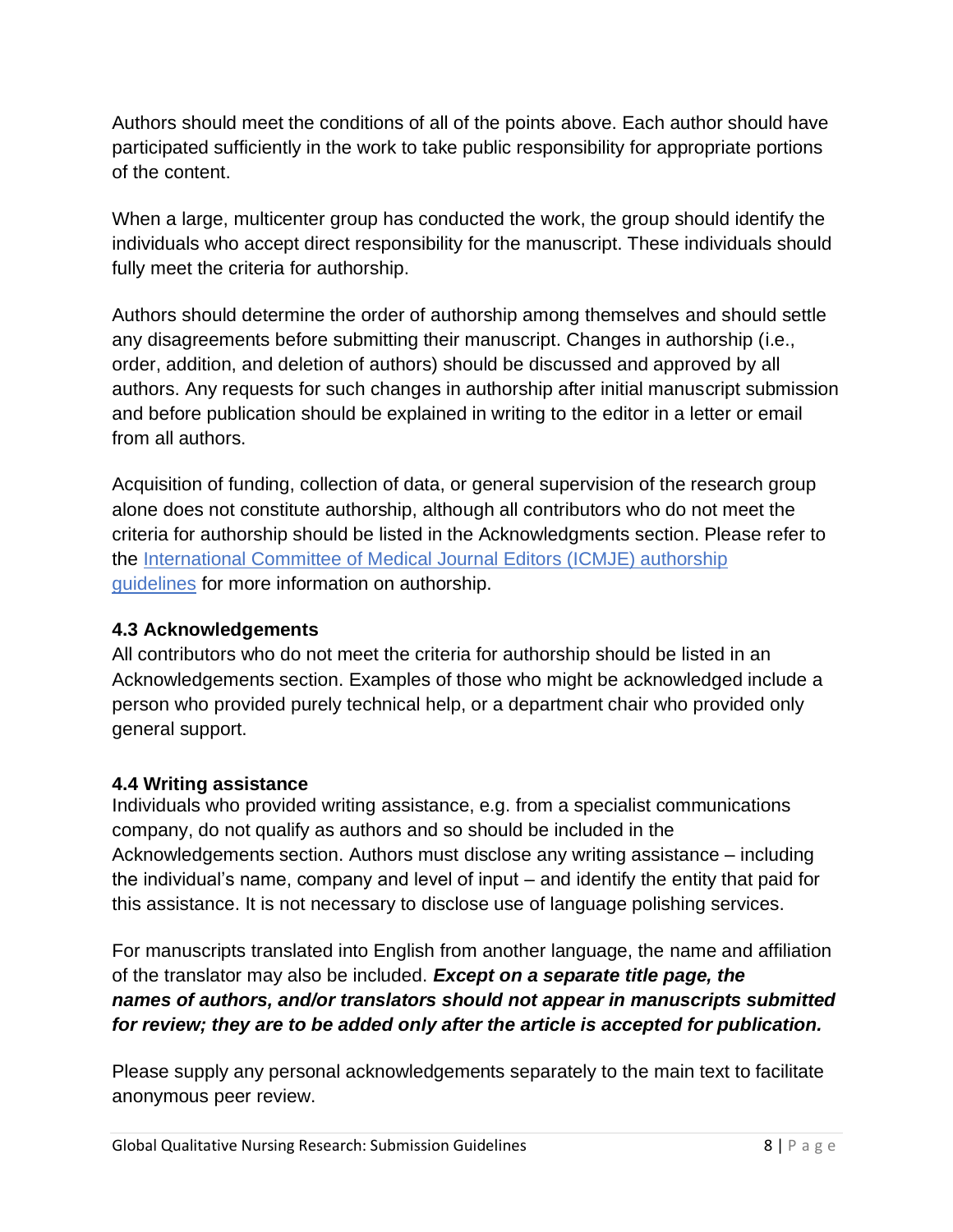### **4.5 Funding**

To comply with the guidance for research funders, authors, and publishers issued by the Research Information Network (RIN), *Global Qualitative Nursing Research* requires all authors to acknowledge their funding in a consistent fashion under a heading "Funding." Please visit the **Funding Acknowledgements** page on the SAGE Journal Author Gateway to confirm the format of the acknowledgment text in the event of funding, or state that: This research received no specific grant from any funding agency in the public, commercial, or not-for-profit sectors.

## **4.6 Declaration of conflicting interests**

It is the policy of *Global Qualitative Nursing Research* to require a declaration of conflicting interests from all authors enabling a statement to be carried within the paginated pages of all published articles.

Please include your declaration at the end of your manuscript after any acknowledgments and prior to the references, under a heading "Declaration of Conflicting Interests." If no conflict exists, please state that 'The Author(s) declare(s) that there is no conflict of interest'. For guidance on conflict of interest statements, please see the ICMJE recommendations [here.](http://www.icmje.org/recommendations/browse/roles-and-responsibilities/author-responsibilities--conflicts-of-interest.html#two)

When making a declaration the disclosure information must be specific and include any financial relationship that any author of the article has with any sponsoring organization and the for profit interests the organization represents, and with any for-profit product discussed or implied in the text of the article.

Any commercial or financial involvements that might represent an appearance of a conflict of interest need to be additionally disclosed in the covering letter accompanying your article, to assist the Editor in evaluating whether sufficient disclosure has been made within the Declaration of Conflicting Interests provided in the article.

# **4.6 Research ethics and patient consent**

Medical research involving human subjects must be conducted according to the [World](https://www.wma.net/policies-post/wma-declaration-of-helsinki-ethical-principles-for-medical-research-involving-human-subjects/)  Medical [Association Declaration of Helsinki.](https://www.wma.net/policies-post/wma-declaration-of-helsinki-ethical-principles-for-medical-research-involving-human-subjects/)

Submitted manuscripts should conform to the [ICMJE Recommendations for the](http://www.icmje.org/icmje-recommendations.pdf)  Conduct, [Reporting, Editing, and Publication of Scholarly Work in Medical Journals.](http://www.icmje.org/icmje-recommendations.pdf)

• All papers reporting animal and/or human studies must state in the methods section that the relevant Ethics Committee or Institutional Review Board provided (or waived) approval. Please ensure that you anonymized the name and institution of the review committee until such time as your article has been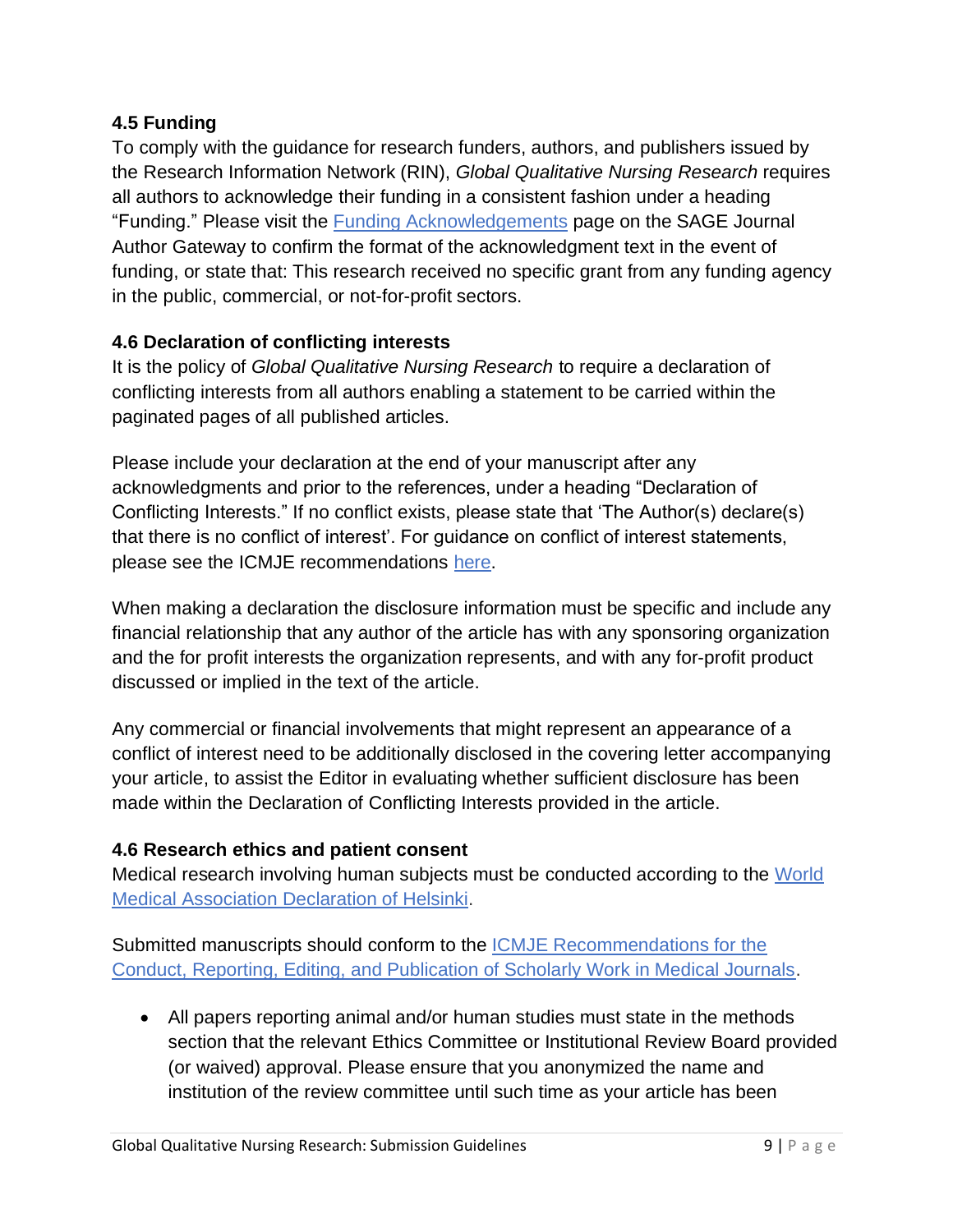accepted. The Editor will request authors to replace the name and add the approval number once the article review has been completed.

• For research articles, authors are also required to state in the methods section whether participants provided informed consent and whether the consent was written or verbal.

*Global Qualitative Nursing Research* is committed to protecting the identity and confidentiality of research study participants. With the exception of participatory action research (PAR), no information that could potentially allow identification of a participant—or even a specific study site—should be included in a submitted manuscript or, subsequently, in a published article. Study sites, such as hospitals, clinics, or other organizations, should not be named, but instead should be described; for example: "Study participants were recruited from the coronary care unit of a large metropolitan hospital on the eastern seaboard of the United States."

Do not include participant names in the manuscript. If the use of names is absolutely necessary for reader understanding (this is rarely the case), use pseudonyms. Even when using pseudonyms, it should not be possible for the reader to "track" the comments or behaviors of any participant throughout the manuscript.

Authors who include participant names and/or photos/images in which individuals are identifiable must submit written permission from the participants to do so (**no exceptions**). Permission to use photographs should contain the following verbiage: "Permission is granted to use, reproduce, and distribute the likeness/photograph(s) in all media (print and electronic) throughout the world in all languages."

Information on informed consent to report individual cases or case series should be included in the manuscript text. A statement is required regarding whether written informed consent for patient information and images to be published was provided by the patient(s) or a legally authorized representative.

Research participants have a right to privacy that should not be infringed upon without informed consent. Identifying information, including participants' names, initials, or other identifying characteristics, should not be published in written descriptions and photographs unless the information is essential for scientific purposes and the participant (or parent or guardian) gives signed and dated written informed consent for publication (submitted as a separate document when submitting the manuscript). Informed consent for this purpose requires that a participant who is identifiable be shown the manuscript to be published prior to giving consent.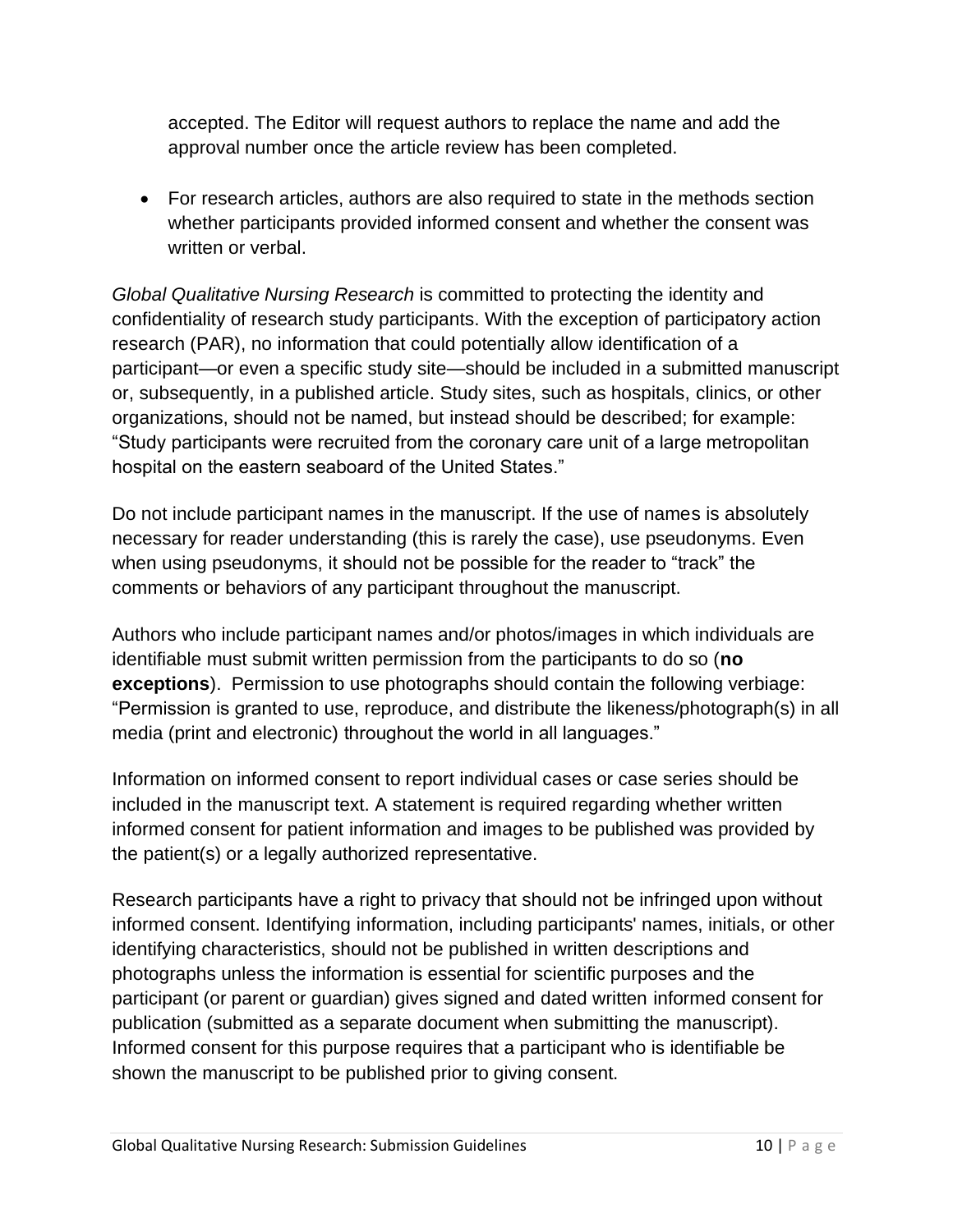Identifying details should be omitted if they are not essential. Faces in photographs should be obscured. If identifying characteristics are altered to protect anonymity, authors should provide assurance that alterations do not distort scientific meaning.

Please also refer to the [ICMJE Recommendations for the Protection of Research](http://www.icmje.org/recommendations/browse/roles-and-responsibilities/protection-of-research-participants.html)  [Participants.](http://www.icmje.org/recommendations/browse/roles-and-responsibilities/protection-of-research-participants.html)

# **4.7 Clinical trials**

*Global Qualitative Nursing Research* conforms to the [ICMJE requirement](http://www.icmje.org/recommendations/browse/publishing-and-editorial-issues/clinical-trial-registration.html) that clinical trials are registered in a WHO-approved public trials registry at or before the time of first patient enrolment as a condition of consideration for publication. The trial registry name and URL, and registration number must be included at the end of the abstract.

## **4.8 Reporting guidelines**

The relevant [EQUATOR Network](http://www.equator-network.org/) reporting guidelines should be followed depending on the type of study. Metasyntheses should include the completed [PRISMA](https://www.equator-network.org/reporting-guidelines/prisma/) 2020 flow chart as a cited figure and the completed PRISMA checklist should be uploaded with your submission as a supplementary file. The [EQUATOR wizard](https://www.equator-network.org/toolkits/selecting-the-appropriate-reporting-guideline/) can help you identify the appropriate guideline. Other resources can be found at [NLM's Research Reporting](http://www.nlm.nih.gov/services/research_report_guide.html)  [Guidelines and Initiatives.](http://www.nlm.nih.gov/services/research_report_guide.html)

# **4.9 Diversity: Naming and exploring implications of systemic biases in research**

GQNR encourages authors to acknowledge and advance understanding of diversity and systematic biases that shape experiences of health, illness, disability, nursing and healthcare, and their implications for health equity. Diversity includes all aspects of human differences such as socioeconomic status, race, ethnicity, language, nationality, sex, gender identity, sexual orientation, religion, geography, ability, age, and culture.

We invite authors to:

- consider diversity in the design, implementation, and evaluation of research
- name and explore implications of systemic biases (e.g., racism, ageism, ableism, and gender bias) as well as the intersection of multiple oppressions and social identities that shape health
- acknowledge the positionality of the researcher(s) in relation to the study context and its influence on the research process
- use non-stigmatizing, respectful person-first language (e.g., person who used opioids vs. opioid user or addict) or identity-first language (e.g., autistic person, deaf person or person with intellectual disability) keeping in mind what is best for representing study participants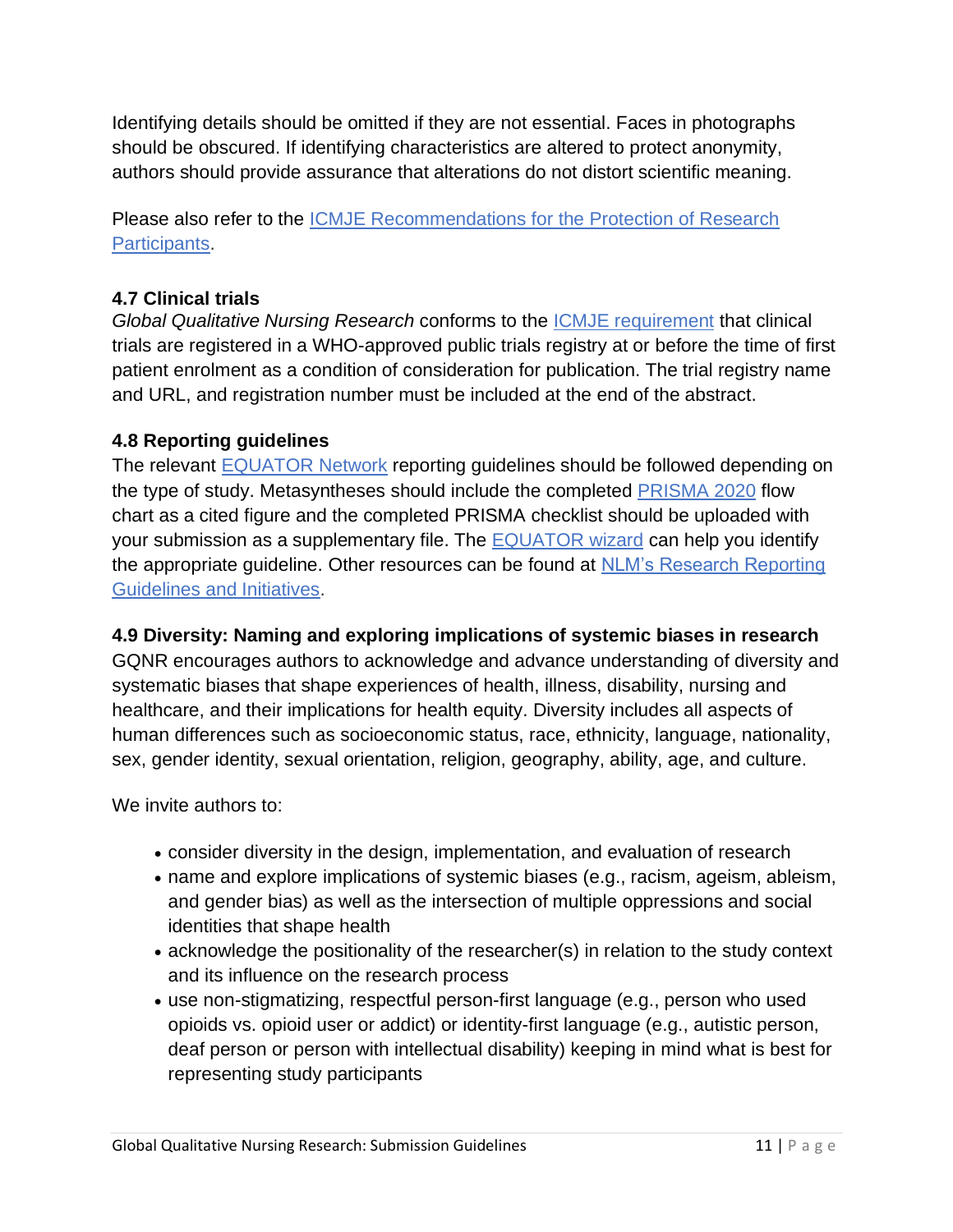Authors have an opportunity to address issues related to diversity in the background section, explain how diversity was accounted for in the study design, and/or how study findings address or do not address issues of diversity or reveal systemic bias and their implications for health equity.

### **4.10 Sex and gender equity in research**

We encourage authors to follow the ['Sex and Gender Equity in Research –](https://researchintegrityjournal.biomedcentral.com/articles/10.1186/s41073-016-0007-6) SAGER – [guidelines'](https://researchintegrityjournal.biomedcentral.com/articles/10.1186/s41073-016-0007-6) and to include sex and gender considerations where relevant. Authors should use the terms sex (biological attribute) and gender (shaped by social and cultural circumstances) carefully in order to avoid confusing both terms. Article titles and/or abstracts should indicate clearly what sex(es) the study applies to. Authors should also describe in the background, whether sex and/or gender differences may be expected; report how sex and/or gender were accounted for in the design of the study; provide disaggregated data by sex and/or gender, where appropriate; and discuss respective results. If a sex and/or gender analysis was not conducted, the rationale should be given in the Discussion. Resources related to integrating sex and gender in health research have been developed by the Canadian Institutes of Health Research. They can be freely accessed here: [www.cihr-irsc.gc.ca/e/50833.html](http://www.cihr-irsc.gc.ca/e/50833.html)

## **5. Publishing policies**

#### **5.1 Publication ethics**

SAGE is committed to upholding the integrity of the academic record. We encourage authors to refer to the Committee on Publication Ethics' [International Standards for](http://publicationethics.org/files/International%20standards_authors_for%20website_11_Nov_2011.pdf)  [Authors](http://publicationethics.org/files/International%20standards_authors_for%20website_11_Nov_2011.pdf) and view the Publication Ethics page on the [SAGE Author Gateway.](http://www.uk.sagepub.com/journalgateway/ethics.htm)

#### *5.1.1 Plagiarism*

*Global Qualitative Nursing Research* and SAGE take issues of copyright infringement, plagiarism or other breaches of best practice in publication very seriously. We seek to protect the rights of our authors and we always investigate claims of plagiarism or misuse of published articles. Equally, we seek to protect the reputation of the journal against malpractice. Submitted articles may be checked with duplication-checking software. Where an article, for example, is found to have plagiarized other work or included third-party copyright material without permission or with insufficient acknowledgement, or where the authorship of the article is contested, we reserve the right to take action including, but not limited to: publishing an erratum or corrigendum (correction); retracting the article; taking up the matter with the head of department or dean of the author's institution and/or relevant academic bodies or societies; or taking appropriate legal action.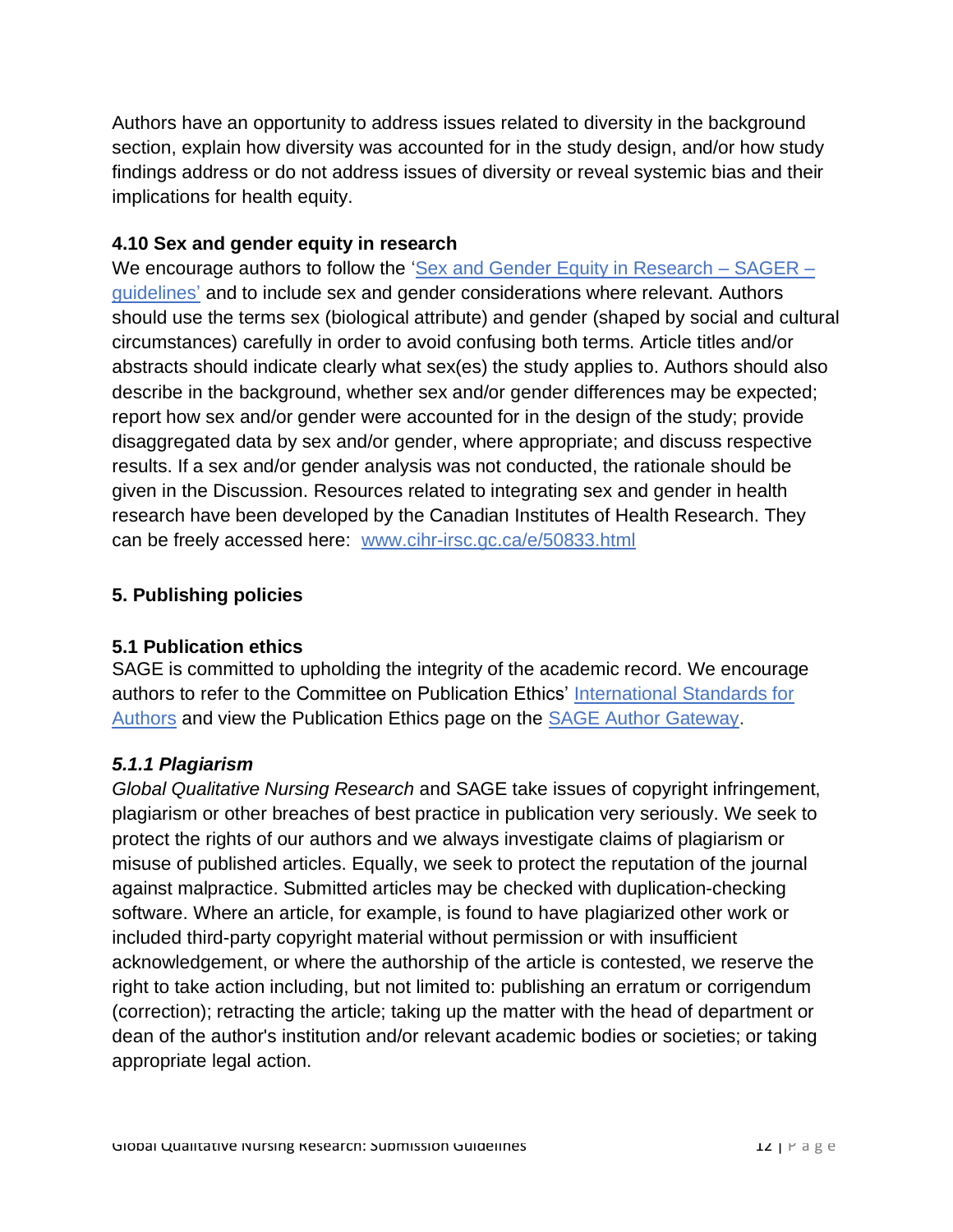# *5.1.2 Duplicate and prior publication*

*Global Qualitative Nursing Research* conforms to the [ICMJE recommendations](http://www.icmje.org/recommendations/browse/publishing-and-editorial-issues/overlapping-publications.html)  [regarding duplicate and prior publications.](http://www.icmje.org/recommendations/browse/publishing-and-editorial-issues/overlapping-publications.html) If material has been previously published, it is not generally acceptable for publication in a SAGE journal. However, there are certain circumstances where previously published material can be considered for publication. Please refer to the guidance on the **SAGE** Author Gateway or if in doubt, contact the Editor at the address given below.

Duplicate publication is publication of a paper that overlaps substantially with one already published, without clear, visible reference to the previous publication. Prior publication may include release of information in the public domain (e.g., preprints).

When authors submit a manuscript reporting work that has already been reported in large part in a published article or is contained in or closely related to another paper that has been submitted or accepted for publication elsewhere, the letter of submission should clearly say so and the authors should provide copies of the related material to help the editor decide how to handle the submission.

Authors who choose to post their work on a preprint server should choose one that clearly identifies preprints as not peer-reviewed work and includes disclosures of authors' relationships and activities. It is the author's responsibility to inform a journal if the work has been previously posted on a preprint server. In addition, it is the author's (and not journal editor's) responsibility to ensure that preprints are amended to point readers to subsequent versions, including the final published article.

#### **5.2 Contributor's publishing agreement**

Before publication SAGE requires the author as the rights holder to sign a Journal Contributor's Publishing Agreement. *Global Qualitative Nursing Research* publishes manuscripts under Creative [Commons licenses.](http://creativecommons.org/licenses/) The standard license for the journal is Creative Commons by Attribution Non-Commercial (CC BY-NC), which allows others to re-use the work without permission as long as the work is properly referenced and the use is non-commercial. For more information, you are advised to visit [SAGE's OA](https://www.sagepub.com/re-use-of-open-access-content)  [licenses page.](https://www.sagepub.com/re-use-of-open-access-content)

Alternative license arrangements are available, for example, to meet particular funder mandates, made at the author's request.

#### **6. Preparing your manuscript**

The following guidelines are designed to assist authors with the manuscript preparation and submission process. Manuscripts that do not conform to these guidelines will be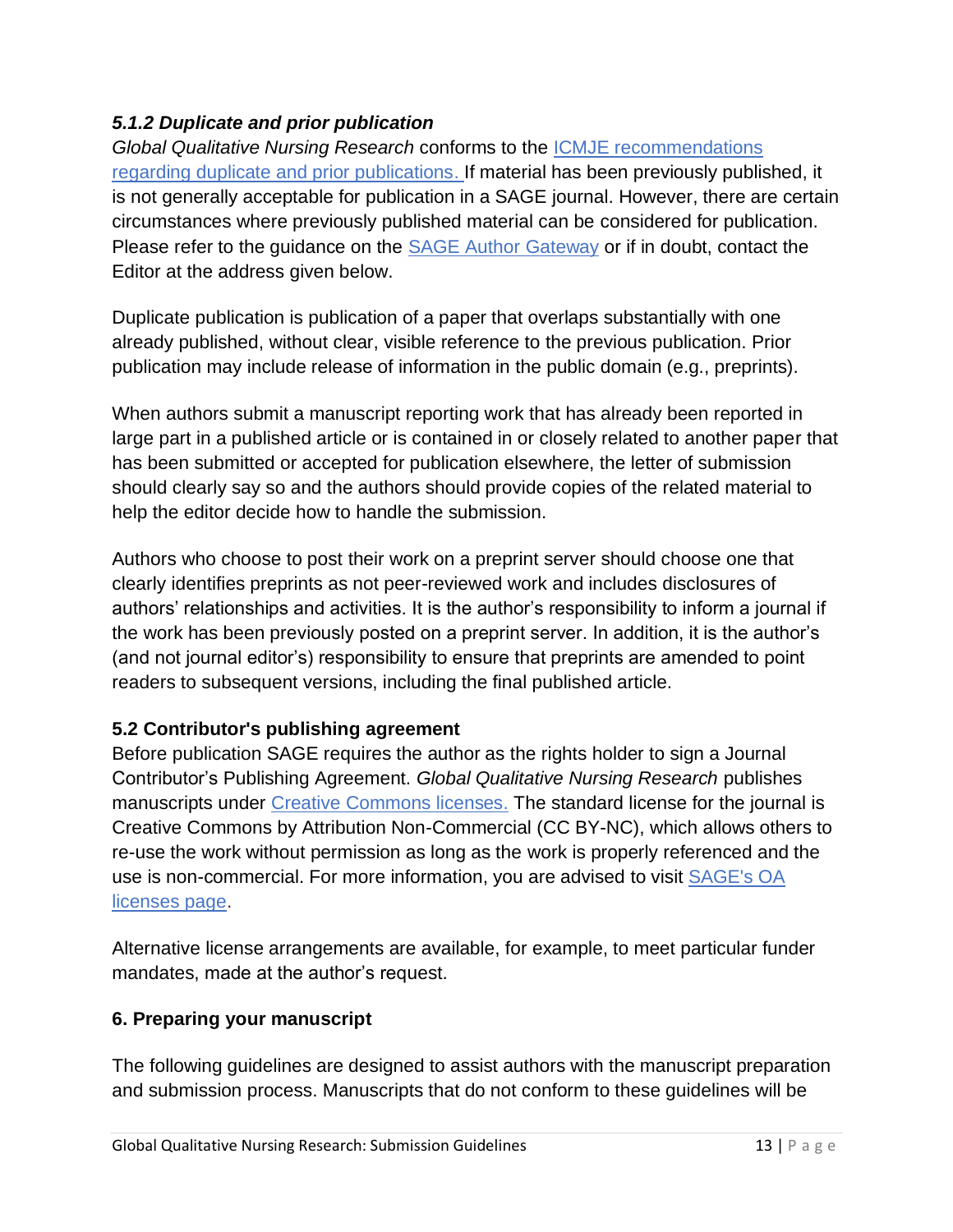returned to the authors without further review. The entire manuscript (including tables, figures, and references) must be prepared according to the Publication Manual of the American Psychological Association (APA Style Manual 7th edition).

# **6.1 Article format (see previously published articles in [GQNR](https://journals.sagepub.com/home/qhr) for style)**

- **Title page**:. Please upload the title page separately from the main document. The title page should be labelled as "Title Page" (not supplementary file). The following information must be included on the title page, in this order:
	- o Manuscript title (The title should be succinct.)
	- $\circ$  Authors: Include all author names as they should appear, and in the same order in which they should appear, in the published article. Affiliation information for each author, to include only the following: (a) the highest-level institution (e.g., university); (b) the city in which the institution is located; (c) the state or province (if any); and (d)the country [Note: Use "USA" for the United States]
	- $\circ$  Corresponding author: Name and complete mailing address (including country) of the corresponding author. Include preferred email address.
	- $\circ$  Bios: A biographical statement for each author must be added to the title page, in order. Follow the template below in preparing the bios, and be sure to include all required elements (name, credentials, title or role, affiliation, city, state/province/territory [if any], country):
- Joan L. Bottorff, RN, PhD, FCAHS, FAAN is a professor at the University of British Columbia, Faculty of Health and Social Development, School of Nursing in Kelowna, British Columbia, Canada.**Abstract**: Unstructured, approximately **150 words**. This should be the first page of the main manuscript, and it should be on its own page.
- **Key words**: Immediately following the abstract provide 4-6 keywords to highlight the main concepts and the scope of the manuscript. Please include region/country where the study was conducted as the last key word if appropriate. Include a short title (no more than 50 characters) as a header on all pages, including the title page, for the purposes of double-anonymized peerreview.
- Anonymized review: Do not include any author identifying information in your manuscript, including authors' own citations. Do not include acknowledgements until the article is accepted.
- Main manuscript text: GQNR does not have a word or page count limit. Manuscripts should be as tight as possible, **preferably less than 30 pages including references**. Longer manuscripts, if exceptional, will be considered.
- Ethics: Include a statement of IRB approval and participant consent. Present demographics as a group, not listed as individuals. Do not link quotations to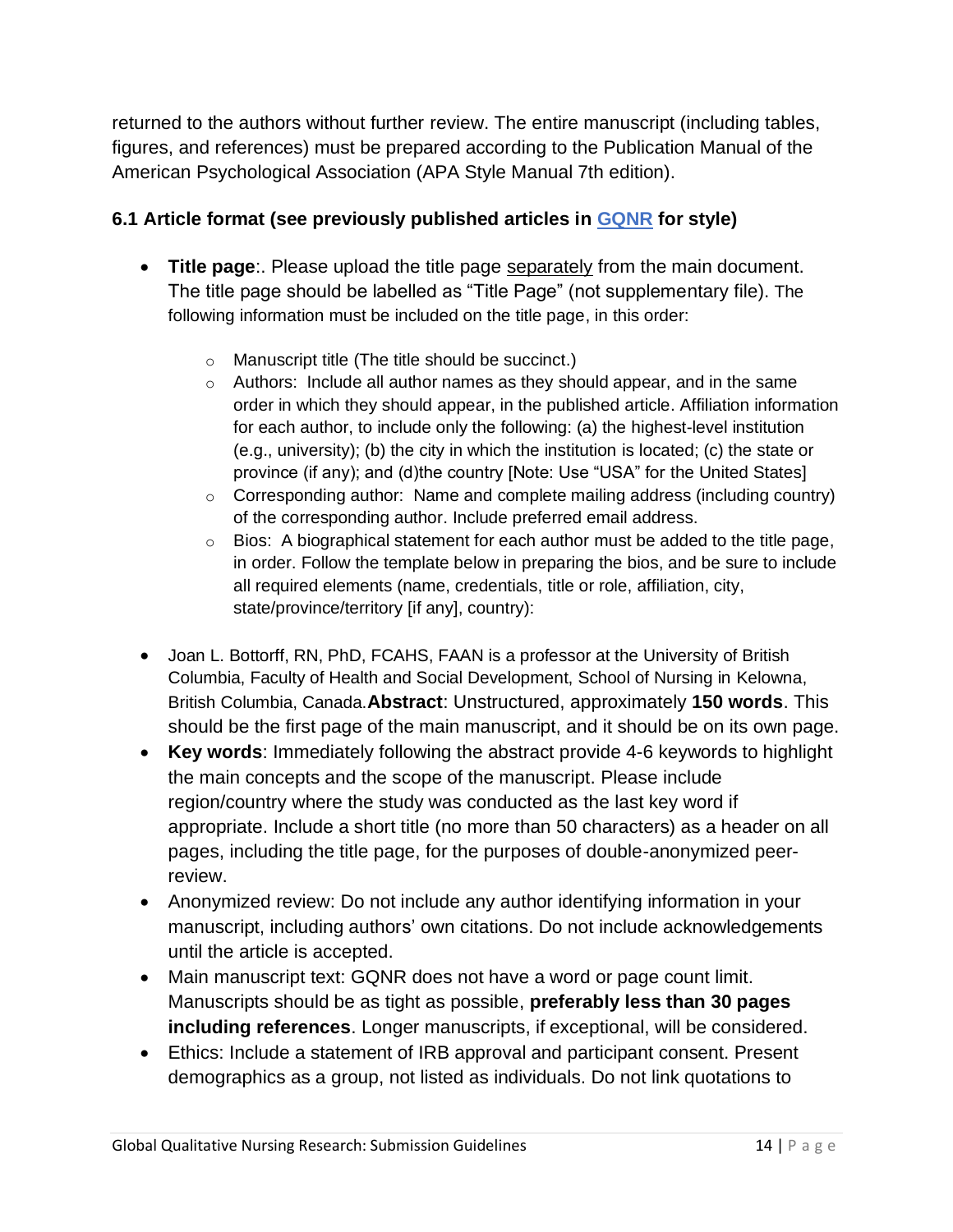particular individuals unless essential (as in case studies) as this threatens anonymity.

- Results: Rich and descriptive; theoretical; linked to nursing practice if possible.
- Discussion: Link your findings with research and theory in literature, including other geographical areas and qualitative research.
- References: Must be formatted using APA 7<sup>th</sup> Edition. Use pertinent references only. References should be on a separate page.

# **6.2 Word processing formats**

Accepted formats for the text, tables, and figures of submitted manuscripts are MS Word .doc and .docx files. The text must be double-spaced throughout. Set margins at 1 inch on all sides. Text should be in standard font (e.g., Times New Roman) 12-point. Do not add line numbers to the text; these are added automatically in the Manuscript Central system.

## **6.3 Writing style**

Writing should be scholarly, and the style consistent throughout the manuscript. If there are two or more authors, do not use "I" statements. Use the past tense when writing about things that happened, were said, or were written in the past. Avoid anthropomorphic language; long, complex sentences; and unnecessary information. Voice: Both the abstract and the manuscript should be written in the first-person active voice. Avoid passive language.

# **6.4 Artwork, figures and other graphics**

Include figures, charts, and tables created in MS Word in the main text rather than at the end of the document. However, figures, tables, and other files created outside of Word should be submitted separately. In this instance, please indicate where table and figures should be inserted within manuscript (e.g., INSERT TABLE 1 HERE). If using or adapting any copyrighted (previously published) material see APA for requirements.

# *6.4.1 Tables*

Tables organize relevant, essential data that would be too awkward or too lengthy to include in the text, and should be used only to provide data not already included in the text. For example, grouped participant demographics take less space presented in a descriptive paragraph than they do as a table. Table titles should be concise and descriptive. Multiple tables within the same manuscript should be similar in appearance and design.

#### *6.4.2 Figures*

Like tables, figures should be used sparingly, and only when it is necessary to clarify complex relationships or concepts. Mention figure placement in the manuscript text, but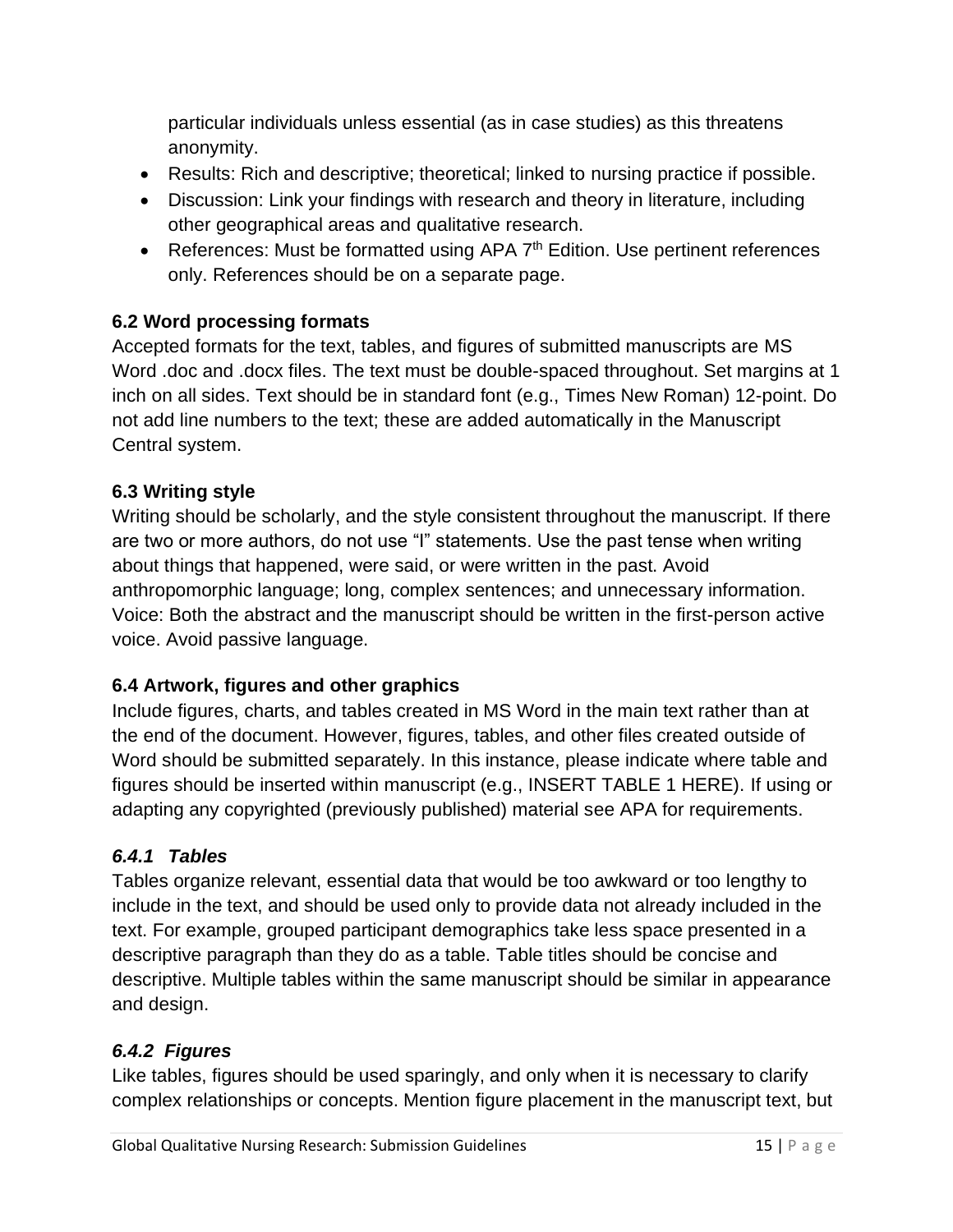submit each figure in a separate document, with the figure number and title on the first page, followed by the figure itself on the second page. Figure titles should be concise and descriptive. Designate placement of each figure within the manuscript by entering (on a separate line between paragraphs) INSERT FIGURE 1 ABOUT HERE. Figure callouts should be placed following the paragraph in which they are first mentioned. Figures supplied in color will appear in color online.

# *6.4.3 Photographs*

Photographs may be included but should have permission to reprint and faces should be concealed using mosaic patches – unless permission has been given by the individual to use their identity. This permission must be forwarded to QHR's Managing Editor.

- TIFF, JPED, or common picture formats accepted. The preferred format for graphs and line art is EPS.
- Resolution: Rasterized based files (i.e. with .tiff or .jpeg extension) require a resolution of at least 300 dpi (dots per inch). Line art should be supplied with a minimum resolution of 800 dpi.
- Dimension: Check that the artworks supplied match or exceed the dimensions of the journal. Images cannot be scaled up after origination.

# *6.4.4 Artwork*

Participant artwork may be included provided the content is free of any material that could potentially identify the participant who created it (or any persons who might be depicted). Use artwork only with the permission of the participant. All content should be dark enough to facilitate clear visibility online. Artwork supplied in color will appear in color online.

# **6.5 Reference style**

*Global Qualitative Nursing Research* adheres to the **APA 7 th edition** reference style. You may review this [quick reference](https://apastyle.apa.org/instructional-aids/reference-guide.pdf) sheet to ensure your manuscript conforms to this reference style.

To anonymize the manuscript for review, citations for references authored by any author of the submitted manuscript should read only "(Author, year)." References authored by any author of the submitted manuscript should read only "Author. (year)." Do not include the reference title or any other information pertaining to the reference.

# **6.6 English language editing services**

Authors seeking assistance with English language editing, translation, or figure and manuscript formatting to fit the journal's specifications should consider using SAGE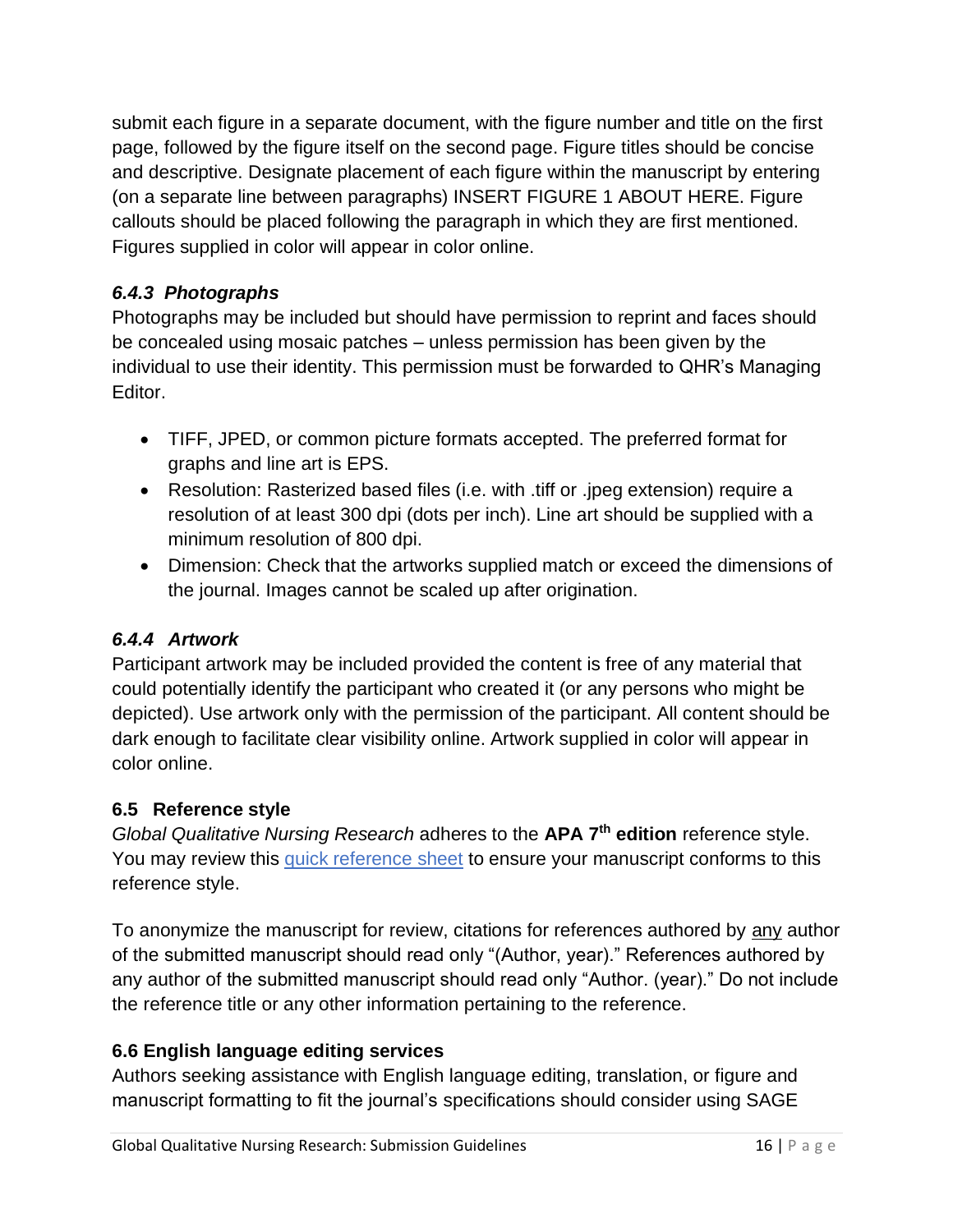Language Services. Note: *Some non-native English authors of accepted articles may be required to have their final manuscript professionally edited by a native-English-speaking editor.* Visit [SAGE Language Services](http://languageservices.sagepub.com/en/) on our Journal Author Gateway for further information, or contact the journal office at GQNR- [Journal@nurs.utah.edu.](mailto:GQNR- Journal@nurs.utah.edu)

## **6.7 Publishing translated versions of articles**

GQNR encourages authors to submit translated versions of your title, abstract and key words to be published alongside the English version. In addition, GQNR allows translated versions of accepted article to be published along with the English version as a supplementary file. Please follow the instructions in the submission site to ensure your translated version is published. Authors may use the proof of their accepted Article as the basis of the Translation and may use similar formatting and typesetting for the Translation as used in the original Article to create a PDF of the Translation. The Editor will arrange for light review of each Translation prior to publication. The review may be completed by a member of the Editorial Board or other trusted academic reviewer who is fluent in the language of the Translation to review the Translation to confirm there are no material errors in the Translation that result in an inconsistency with the original Article.

As part of GQNR's commitment to supporting and disseminating qualitative nursing research internationally, selected articles may be subject to translation by GQNR following acceptance and/or publication. Authors will be notified if their article and/or the article title, abstract is selected for translation.

For further questions, please email [kristina.moulton@sagepub.com](mailto:kristina.moulton@sagepub.com)

#### **6.8 Supplementary material**

This journal is able to host additional materials online (e.g. datasets, podcasts, videos, images etc.) alongside the full-text of the article. These will be subjected to peer-review alongside the article. For more information please refer to our guidelines on submitting supplementary files, which can be found within SAGE's [Manuscript Submission](https://www.sagepub.com/manuscript-submission-guidelines)  [Guidelines](https://www.sagepub.com/manuscript-submission-guidelines) page.

#### **7. Submitting your manuscript**

Before submitting your manuscript, please carefully read and adhere to all of the guidelines and instructions provided below, especially the Manuscript Style. Manuscripts not conforming to these guidelines may be returned.

*Global Qualitative Nursing Research* is hosted on SAGE Track, a web based online submission and peer review system powered by ScholarOne™ Manuscripts. Visit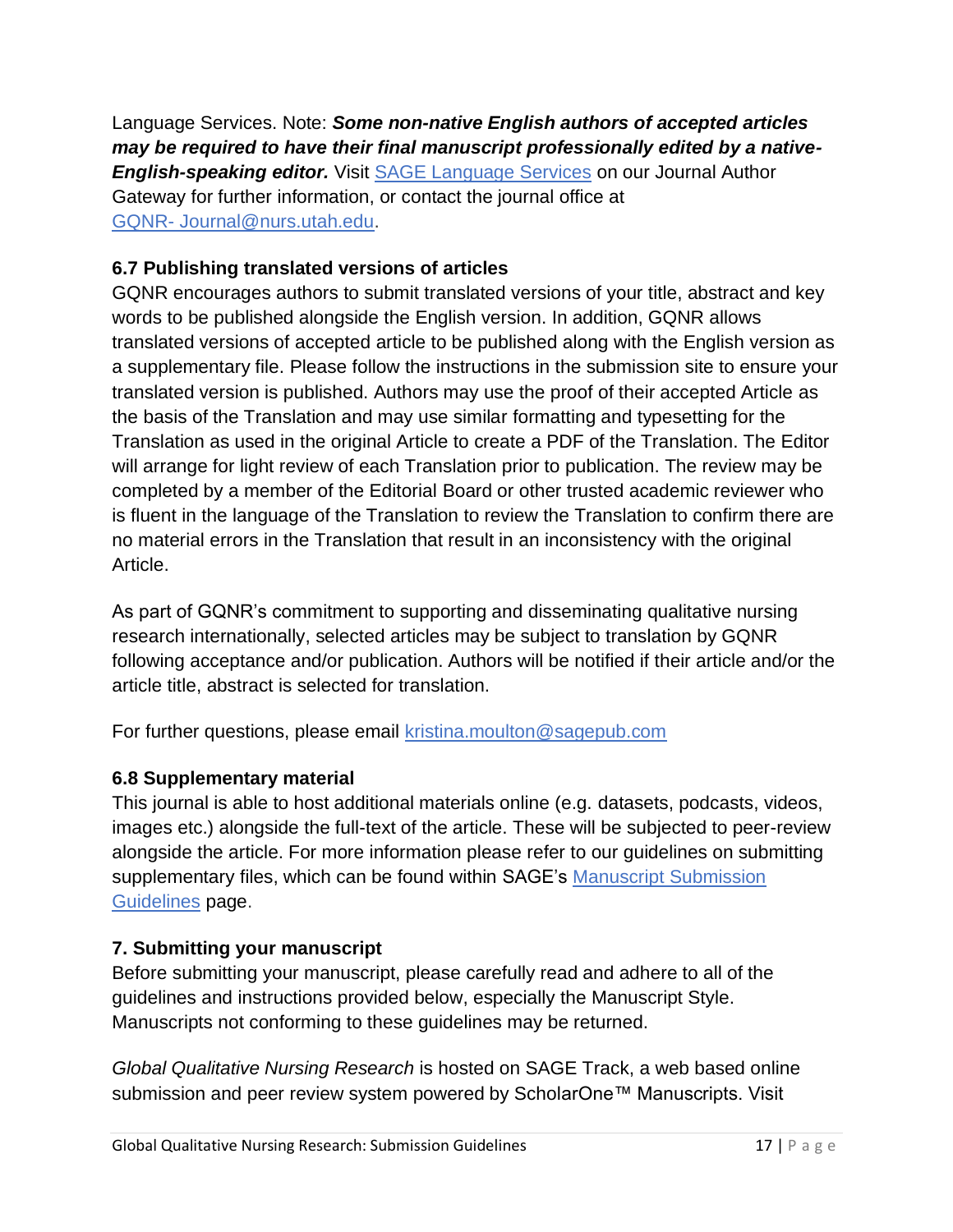[https://mc.manuscriptcentral.com/GQNR](https://mc.manuscriptcentral.com/gqn) to login and submit your article online. Please do not email manuscripts to the journal office.

**PLEASE NOTE:** If you are in the process of submitting a revision and will need an extension on the submission deadline, please email vshannonghr@gmail.com. If you choose not to submit a revision, please email [vshannonqhr@gmail.com](mailto:vshannonqhr@gmail.com) as soon as possible to notify us of this decision. Until a manuscript is formally withdrawn, it is considered under review at the journal that issued the revision decision.

IMPORTANT: Please check whether you already have an account in the system before trying to create a new one. If you have reviewed or authored for the journal in the past year it is likely that you will have had an account created. For further guidance on submitting your manuscript online please visit ScholarOne [Online Help.](http://mchelp.manuscriptcentral.com/gethelpnow/)

All papers must be submitted via the online system. If you seek advice on the submission process, please contact the Technical Editor:

Vanessa Shannon | [vshannonqhr@gmail.com](http://vshannonqhr@gmail.com/) or 801-585-5378 (Salt Lake City, Utah, USA).

#### **7.1 Title, keywords and abstract**

Please supply a title, an abstract (unstructured, approximately 150 words) and keywords to accompany your article. The title, keywords and abstract are key to ensuring readers find your article online through online search engines such as Google. Please refer to the information and guidance on how best to title your article, write your abstract and select your keywords by visiting the SAGE Journal Author Gateway for guidelines on [How to Help Readers Find Your Article Online.](https://www.sagepub.com/help-readers-find-your-article)

# **7.2 Information required for completing your submission**

Provide full contact details for the corresponding author including email, mailing address and telephone numbers. Academic affiliations are required for all co-authors. These details should be presented on the title page, separately to the main text of the article to facilitate anonymous peer review.

You will be asked to provide contact details and academic affiliations for all co-authors via the submission system and identify who is to be the corresponding author. These details must match what appears on your manuscript. At this stage please ensure you have included all the required statements and declarations and uploaded any additional supplementary files (including reporting guidelines where relevant).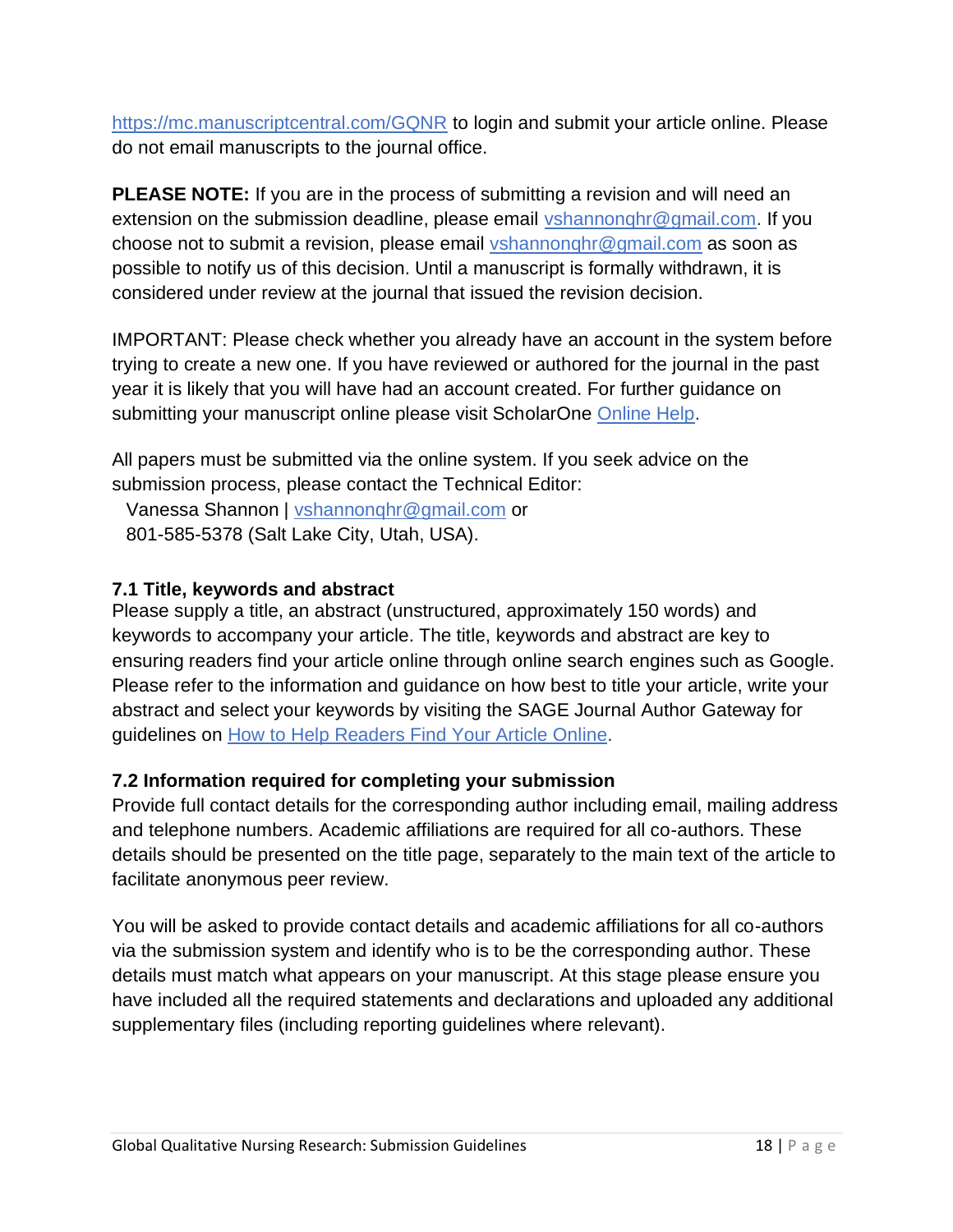Please indicate if you are submitting a manuscript for a special collection. Information about open calls for special collections can be found here: <https://journals.sagepub.com/gqn/open-special-collections>

# **7.3 ORCID**

As part of our commitment to ensuring an ethical, transparent and fair peer review process SAGE is a supporting member of [ORCID, the Open Researcher and](https://orcid.org/)  [Contributor ID.](https://orcid.org/) ORCID provides a unique and persistent digital identifier that distinguishes researchers from every other researcher, even those who share the same name, and, through integration in key research workflows such as manuscript and grant submission, supports automated linkages between researchers and their professional activities, ensuring that their work is recognized.

The collection of ORCID iDs from corresponding authors is now part of the submission process of this journal. If you already have an ORCID iD you will be asked to associate that to your submission during the online submission process. We also strongly encourage all co-authors to link their ORCID ID to their accounts in our online peer review platforms. It takes seconds to do: click the link when prompted, sign into your ORCID account and our systems are automatically updated. Your ORCID iD will become part of your accepted publication's metadata, making your work attributable to you and only you. Your ORCID iD is published with your article so that fellow researchers reading your work can link to your ORCID profile and from there link to your other publications.

If you do not already have an ORCID iD please follow this [link](https://orcid.org/register) to create one or visit our [ORCID homepage](https://www.sagepub.com/orcid) to learn more.

# **7.4 Permissions**

Authors are responsible for obtaining permission from copyright holders for reproducing any illustrations, tables, figures or lengthy quotations previously published elsewhere. For further information including guidance on fair dealing for criticism and review, please visit our [Frequently Asked Questions](https://www.sagepub.com/journal-author-faqs) on the [SAGE Journal Author Gateway.](http://www.uk.sagepub.com/journalgateway/pubPolicies.htm) *Please do not address permission and copyright questions to the journal office.*

# **8. On acceptance and publication**

If your paper is accepted for publication after peer review, you will first be asked to complete the contributor's publishing agreement. Once your manuscript files have been check for SAGE Production, the corresponding author will be asked to pay the article processing charge (APC) via a payment link. Once the APC has been processed, your article will be prepared for publication and can appear online within an average of 30